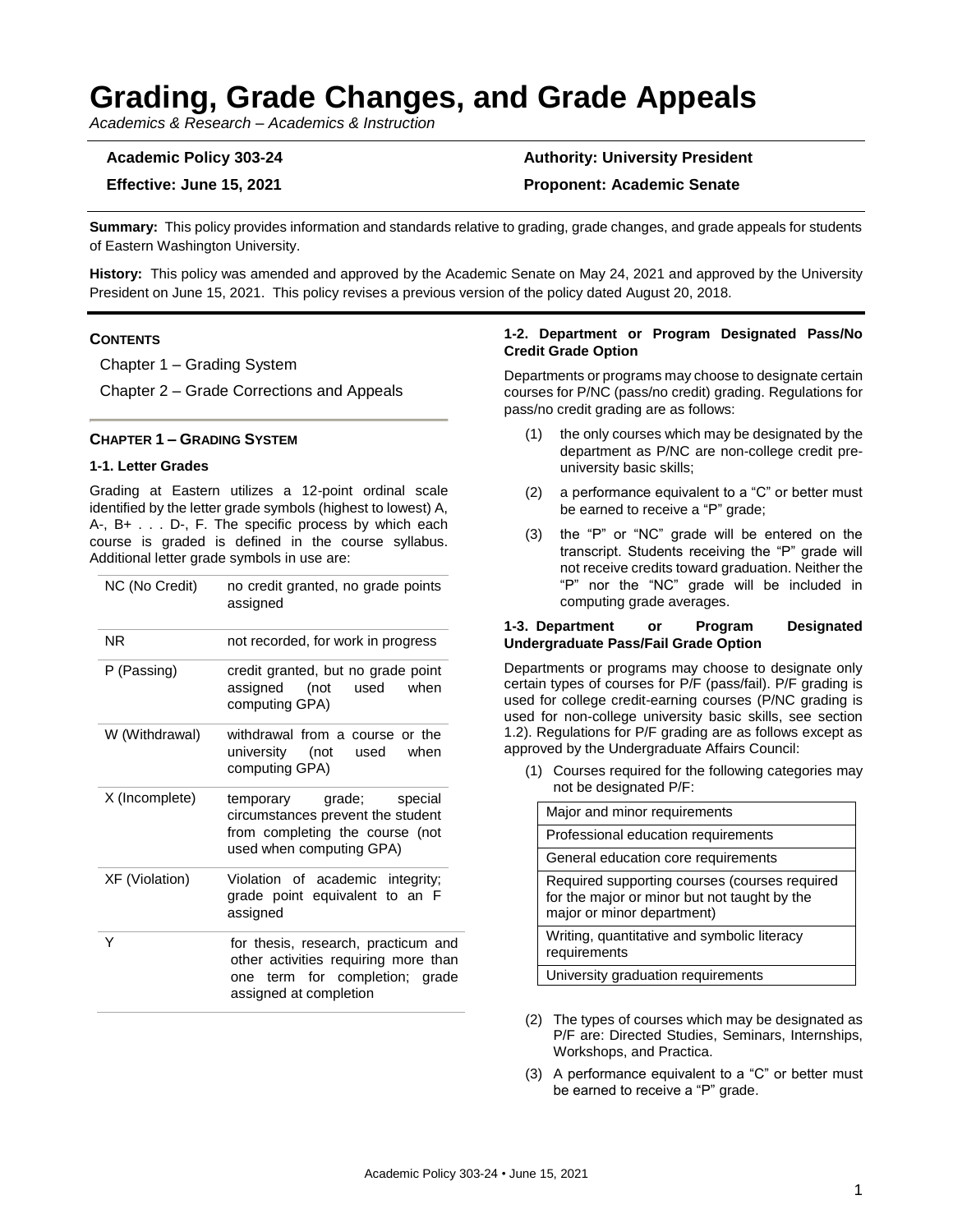(4) The "P" or "F" grade will be entered on the transcript. Students receiving the "P" grade will receive credits toward graduation. Only an "F" (not a "P") will be included in the GPA.

#### **1-4. Student Designated Undergraduate Pass/No Credit Grade Option**

Students may choose the pass/no credit (P/NC) grading option in certain courses during the registration process. Regulations for P/NC grading are as follows:

At the time of registration, students must designate the courses for which they wish to receive a P/NC grade. They may change the P/NC Credit designation by the regular change of registration procedure during the first threefourths of the term.

(1) Courses required for the following categories may not be taken as P/NC:

| Major and minor requirements                                                                                                |  |  |
|-----------------------------------------------------------------------------------------------------------------------------|--|--|
| Professional education requirements                                                                                         |  |  |
| General education core requirements                                                                                         |  |  |
| Required supporting courses (courses required<br>for the major or minor but not taught by the<br>major or minor department) |  |  |
| Writing, quantitative and symbolic literacy<br>requirements                                                                 |  |  |
| University graduation requirements                                                                                          |  |  |

- (2) The minimum level of performance required to receive a grade of "P" is a C. Students should be aware that performance equal to a grade lower than a C will result in a NC grade.
- (3) The "P" or "NC" grade will be entered on the transcript. Students receiving the "P" grade will receive credits toward graduation. Neither the "P" nor the "NC" grade will be included in computing GPAs.

#### **1-5. Incomplete (X)**

An incomplete grade may be assigned, at the discretion of the instructor, to students who cannot complete the required coursework due to circumstances that are beyond the student's control (e.g. severe illness, death of a family member, or military deployment).

For all terms, the student must have been attending class, receiving a passing grade, and completed all necessary work through at least three-fourths of the course duration.

#### **Procedure:**

To assign an "X" grade, the instructor prepares an Incomplete form detailing:

- (1) the specific work required of the student;
- (2) the extension deadline; and,
- (3) the conversion grade (may be a C) that will automatically be assigned if the student does not complete the work by the extension deadline. For a grade to be automatically converted during a specific term, the extension deadline must be prior to the last day of instruction for that term.

(4) The instructor records the incomplete grade in the university grade system and provides the completed form to the student and a copy to the department chair.

Extension Periods: Instructors may specify any date for the extension deadline within one year from the end of the term in which the incomplete grade was recorded.

Military Service: Special rules regarding Incompletes for students who are ordered to military duty are contained in Academic Policy 303-30, Registration.

#### **1-6. Ongoing Thesis or Research Work (Y)**

Students engaged in lengthy research projects or other courses that are designed to extend for more than one term may be given a grade of "Y" until the project is complete and a final grade is assigned. Normally these courses are graduate research projects, theses, or internships.

#### **1-7. Numerical Grades and Cumulative GPA**

The chart below illustrates Numeric Grade-Letter Grade Equivalents.

| Grade | <b>Numerical</b><br>Grade | <b>Description</b> |
|-------|---------------------------|--------------------|
| A     | 4.0                       | Excellent          |
| A-    | 3.7                       |                    |
| B+    | 3.3                       |                    |
| В     | 3.0                       | Good               |
| B-    | 2.7                       |                    |
| $C+$  | 2.3                       |                    |
| С     | 2.0                       | Satisfactory       |
| C-    | 1.7                       |                    |
| D+    | 1.3                       |                    |
| D     | 1.0                       |                    |
| D-    | 0.7                       |                    |
| F     | 0.0                       | Failing            |

To compute cumulative GPA:

- (1) Multiply numerical grade point equivalent by the number of credits assigned for each course to determine the quality points for each course. Add the total number of quality points (QP). (P/NC grades are not computed in the GPA.)
- (2) Add the total number of numerically graded credits, for the total number of quality hours (QH).
- (3) Divide the total number of quality points by the total number of quality hours for the cumulative GPA.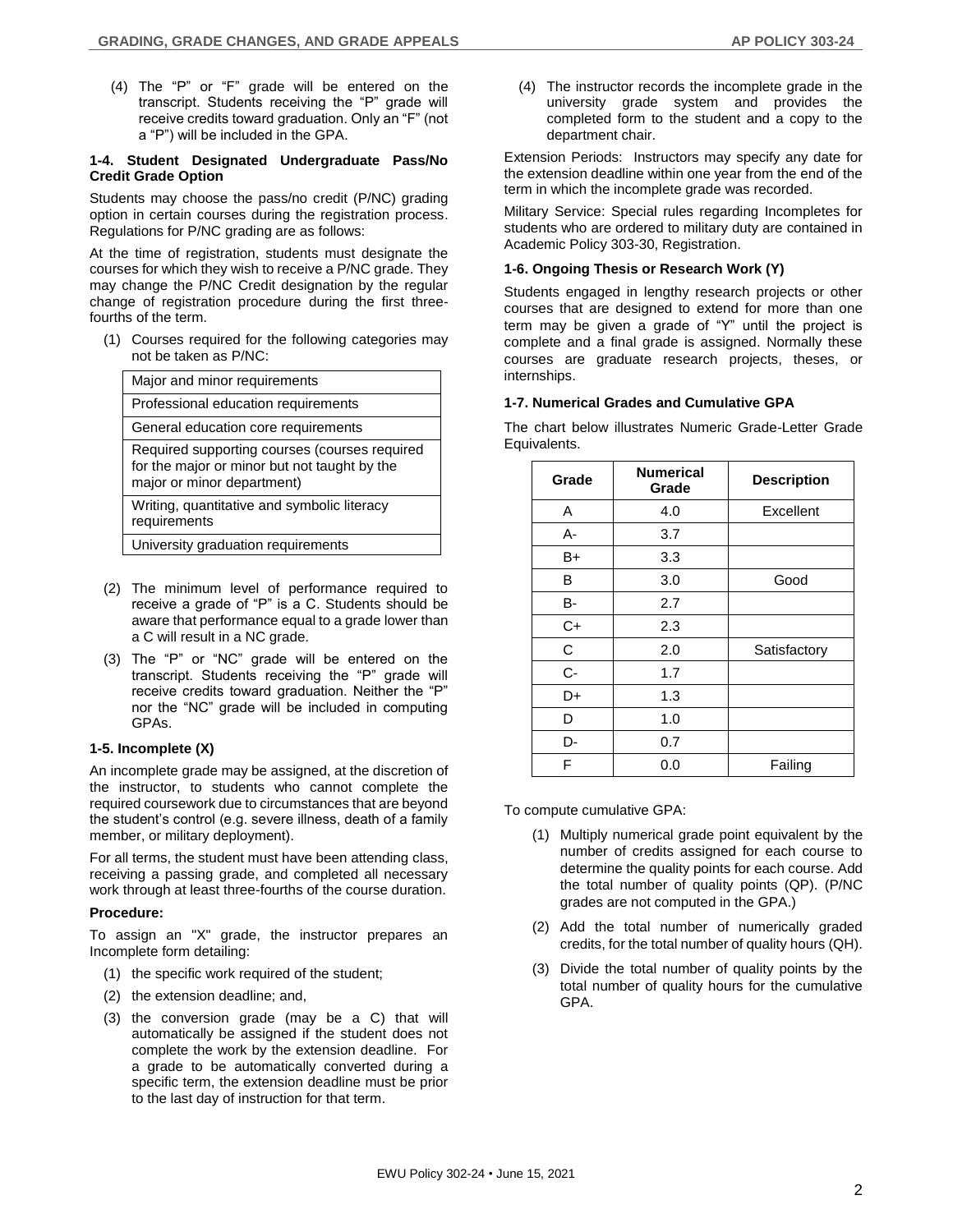#### **CHAPTER 2 – GRADE CORRECTIONS AND APPEALS**

#### **2-1. Grade Corrections**

Except for "X" and "Y," all grades are final and can be changed only in the case of university (instructor, clerical or administrative) error. Such corrections must be submitted by the instructor and approved by the department chair and college dean. Requests for grade corrections must be submitted to the Records and Registration Office within two terms (not including summer) of the initial grade assignment. Grades may not be changed after a degree has been awarded.

#### **2-2. Grade Appeals**

The purpose of the Grade Appeal Policy is to provide students with a safeguard against receiving an unfair final grade, while respecting the academic responsibility of the instructor. Every student has a right to receive a grade assigned upon a fair and unprejudiced evaluation based on a method that is neither arbitrary nor capricious. Instructors have the right to assign a grade based on any method that is professionally acceptable, submitted in writing to all students, and applied equally. A grade appeal shall be confined to charges of unfair action toward an individual student and may not involve a challenge of an instructor's grading standard. A student has the right to expect thoughtful and clearly defined approaches to course grading, but it must be recognized that varied standard and individual approaches to grading are valid. It is incumbent on the student to substantiate the claim that his or her final grade represents unfair treatment, compared to the standard applied to other students.

The grade appeal procedure applies only when a student initiates a grade appeal. The procedure strives to resolve a disagreement between student and instructor concerning the assignment of a grade in a collegial manner.

In a grade appeal, only arbitrariness and/or prejudice will be considered as legitimate grounds for an appeal.

- Arbitrariness: The grade awarded represents such a substantial departure from accepted academic norms as to demonstrate that the instructor did not actually exercise professional judgment.
- Prejudice: The grade awarded was based on unequal application of grading standards or by applying grading criteria to one student or some students in a manner that treats them differently.
- Appeals must comply with the time limits specified below or the right to appeal is forfeited. Reasonable exceptions to the deadlines may be made by the chair or designee.

#### **2-3. Grade Appeal Procedures**

(1) A student who wishes to question a grade must submit a written request for a meeting and a brief description of the issue to the instructor of record no later than 10 working days after the start of the next regular academic term after receiving the grade. The deadlines for spring and summer

terms are counted from the beginning of fall term (quarter or semester whichever applies to the student). If the instructor is no longer at the university or is on leave, the chair of the department or designee will act in place of the instructor of record.

- (2) If the student's concern remains unresolved after the discussion with the instructor the student may submit a ["Notice of Intent to File a Grade Appeal"](https://d3tb2mkdocc4em.cloudfront.net/records-and-registration/wp-content/uploads/sites/49/2017/02/GradeAppealNoticeIntentToFIle.pdf)  [form \(available online\)](https://d3tb2mkdocc4em.cloudfront.net/records-and-registration/wp-content/uploads/sites/49/2017/02/GradeAppealNoticeIntentToFIle.pdf) including a brief statement of problem to the chair of the department within five working days of speaking with the instructor.
- (3) The chair or designee shall review the student's request, discuss the situation with the instructor whenever possible, and attempt to resolve the matter. The chair or designee shall provide a written explanation of his/her findings to the student and instructor within five working days of receiving the form.
- (4) If the student is not satisfied with the written explanation, the student may submit an ["Official](https://d3tb2mkdocc4em.cloudfront.net/records-and-registration/wp-content/uploads/sites/49/2017/02/GradeAppealOfficial.pdf)  [Grade Appeal" form \(available online\)](https://d3tb2mkdocc4em.cloudfront.net/records-and-registration/wp-content/uploads/sites/49/2017/02/GradeAppealOfficial.pdf) within five working days to the chair or designee requesting a hearing with a Grade Appeals Board.

#### **2-4. Grade Appeals Board**

The grade appeal is heard by a grade appeals board which shall be convened no later than 20 working days after submission of the official grade appeal. (The date may be extended if mutually agreed upon by both parties.)

#### Members:

- (1) This board is chaired by the department chair or a designee who serves in a nonvoting capacity.
- (2) Selection of members is facilitated by the department chair or designee unless there is an obvious conflict of interest, in which case the dean or a designee shall do so. The dean shall determine whether a conflict of interest exists.
- (3) Three people will constitute the grade appeals board.
	- (i) The student petitioner shall first nominate a member and then the instructor shall nominate a member.
	- (ii) A third member mutually agreeable to both parties will then be selected.
	- (iii) At least one of the three members must be a student.

The grade appeal board will attempt to meet the following principles in evaluating the grade appeal:

- a. The appeal board must be held at a mutually agreeable time.
- b. Good Faith: Parties to the dispute must make a good faith effort to follow these steps or forfeit access to the appeal process.